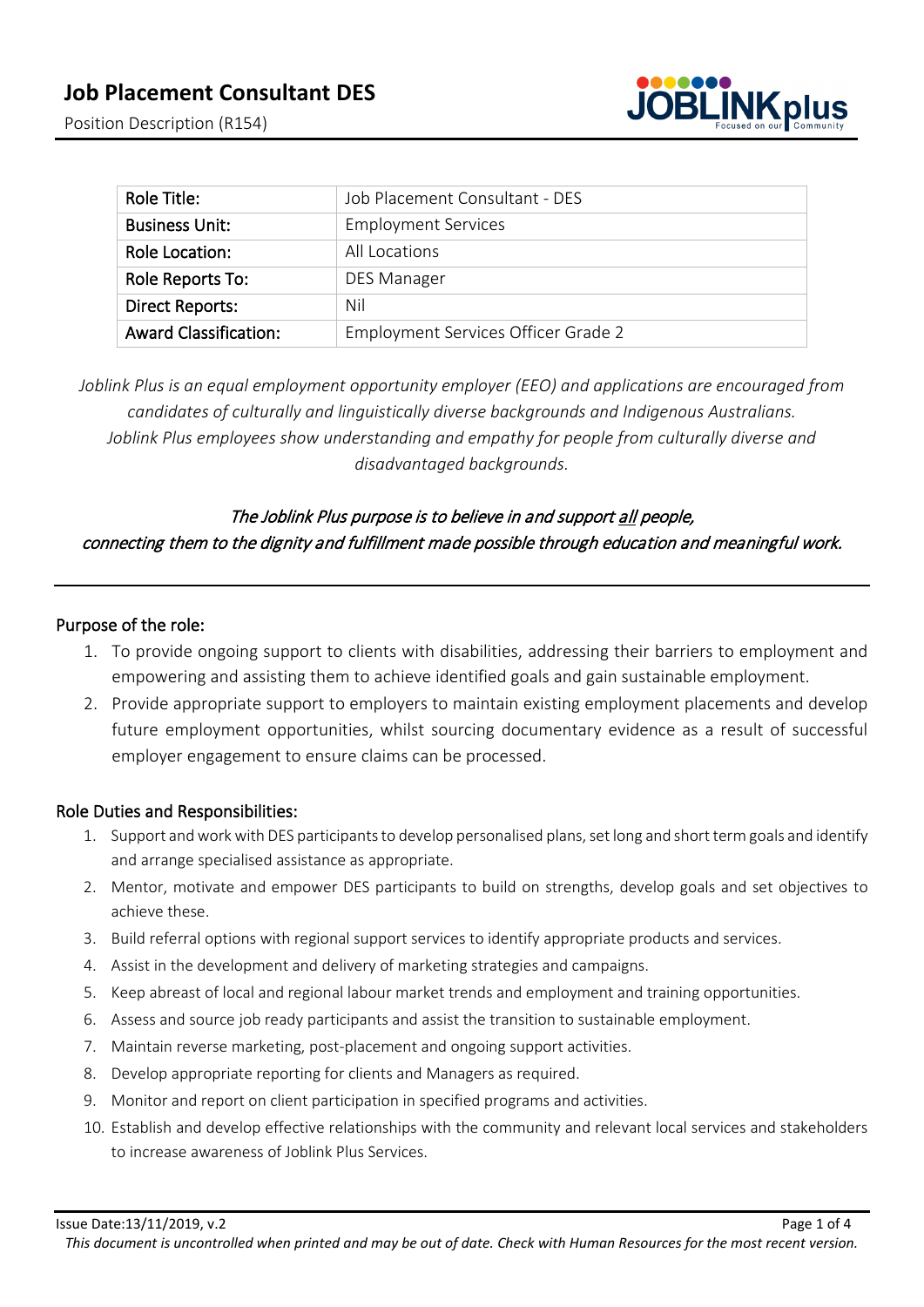

- 11. Represent Joblink Plus at relevant community events, local forums, meetings and discussions with key stakeholders, community groups and government across the service region.
- 12. Raise awareness and create partnerships for direct registration opportunities.

# General Accountabilities:

- 1. Demonstrate the Joblink Plus Purpose and Principles.
- 2. Conduct duties in accordance with Joblink Plus policies, procedures and guidelines.
- 3. Demonstrate empathy and adequate cultural competence when dealing with people from diverse and disadvantaged backgrounds.
- 4. Minimise the company's exposure to risk.
- 5. Ensure consistent delivery of the highest level of customer service.
- 6. Deliver agreed outcomes, on time and in accordance with best practice principles.
- 7. To assist with the collation of all required evidence to support outcomes.
- 8. Develop an organisation environment that values and rewards integrity, trust and innovation.
- 9. Promote and implement the principles and practices of Equal Employment Opportunity (EEO) and Workplace Health & Safety (WH&S).
- 10. Promote and implement the principles of personal accountability with relation to discrimination in the workplace, accepting responsibility and answering for the outcomes of your choices, behaviours and actions.
- 11. Apply continuous improvement principles and practices to all aspects of operation.
- 12. Maintain confidentiality in all Joblink Plus operations.
- 13. Develop and maintain solid working relationships with your Manager, team and stakeholders.
- 14. Work effectively as part of a larger team with the ability to work autonomously off site whilst marketing and liaising with employers and other stakeholders.
- 15. Conduct all relevant administrative functions in a timely and accurate manner.
- 16. Perform other duties as directed (within the skill range of the employee).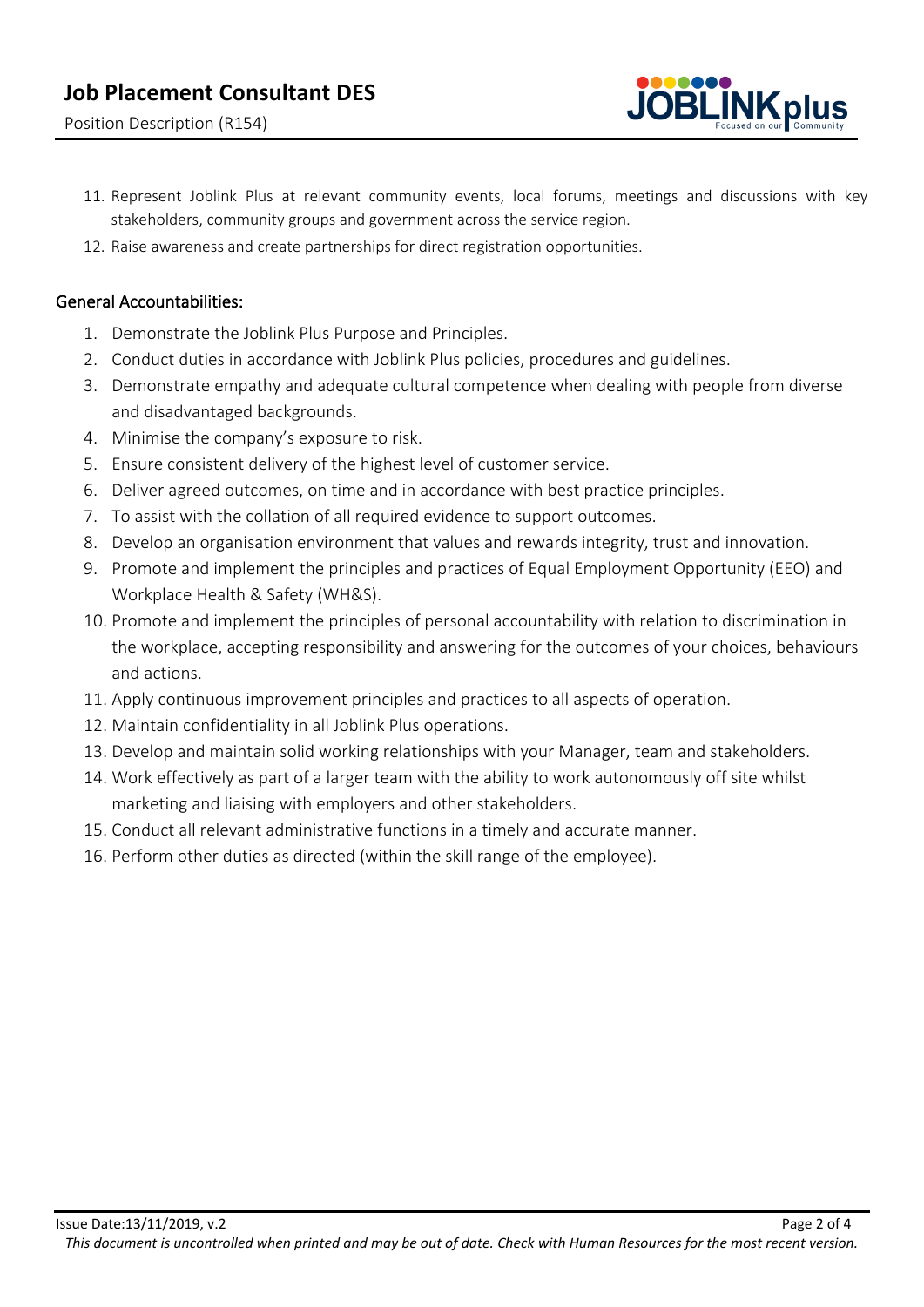Position Description (R154)



# Essential Competencies

| <b>Skills</b> | Written and verbal communication, able to build rapport and sustain working    |                                            |              |  |  |
|---------------|--------------------------------------------------------------------------------|--------------------------------------------|--------------|--|--|
|               | relationships                                                                  |                                            |              |  |  |
|               | Able to assist and support job seekers from a range of cultural and linguistic |                                            |              |  |  |
|               | backgrounds                                                                    |                                            |              |  |  |
|               | Business development, marketing & networking capability                        |                                            |              |  |  |
|               | Time management, able to multitask and meet strict deadlines                   |                                            |              |  |  |
|               | Sound judgement, problem solving & logical thinking                            |                                            |              |  |  |
|               | Administration, reporting, computer applications, MS Office Suite              |                                            |              |  |  |
| Behavioural   | Resilience                                                                     | Teamwork                                   | Professional |  |  |
|               | Empathy                                                                        | Autonomy                                   | Innovative   |  |  |
|               | Integrity                                                                      | Driven                                     | Adaptable    |  |  |
|               | Initiative                                                                     | Organised                                  |              |  |  |
| Experience    | Working towards KPIs and/or targets                                            |                                            |              |  |  |
| Knowledge     | Barriers affecting job seekers                                                 |                                            |              |  |  |
|               | Local labour market                                                            |                                            |              |  |  |
|               | Privacy and confidentiality principles                                         |                                            |              |  |  |
| Licences      |                                                                                | Current Australian Class C drivers licence |              |  |  |

## Desirable Attributes

| Experience            | Disability services                 |
|-----------------------|-------------------------------------|
| <b>Qualifications</b> | Certificate III or IV in Disability |